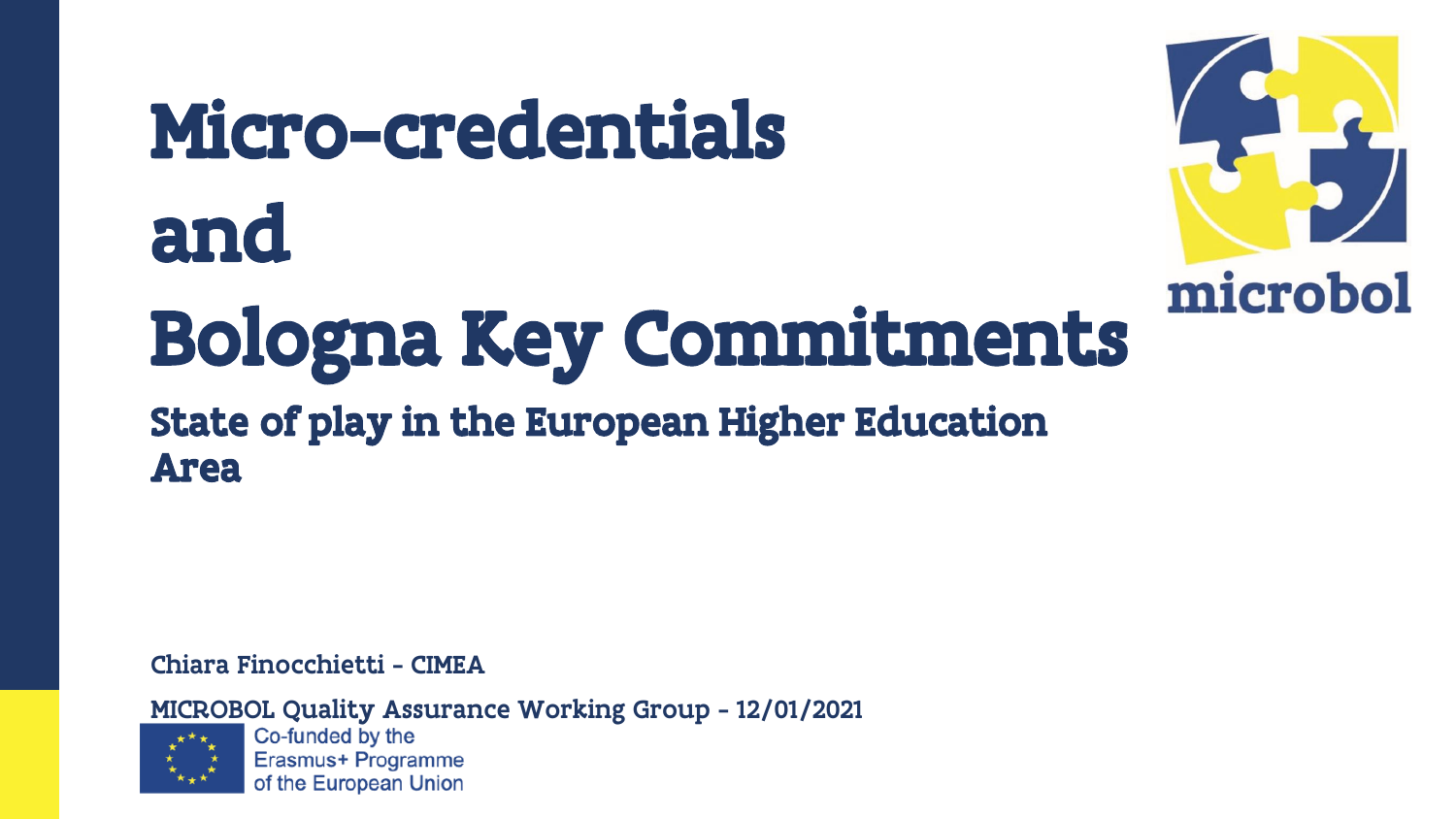### Contents

- Context of the study and data collection
- Section 1 Investigating the use of micro-credentials
- Section 2 Applying Bologna tools to micro-credentials: Quality Assurance
- Section 3 Challenges regarding the application of Bologna tools to micro-credentials

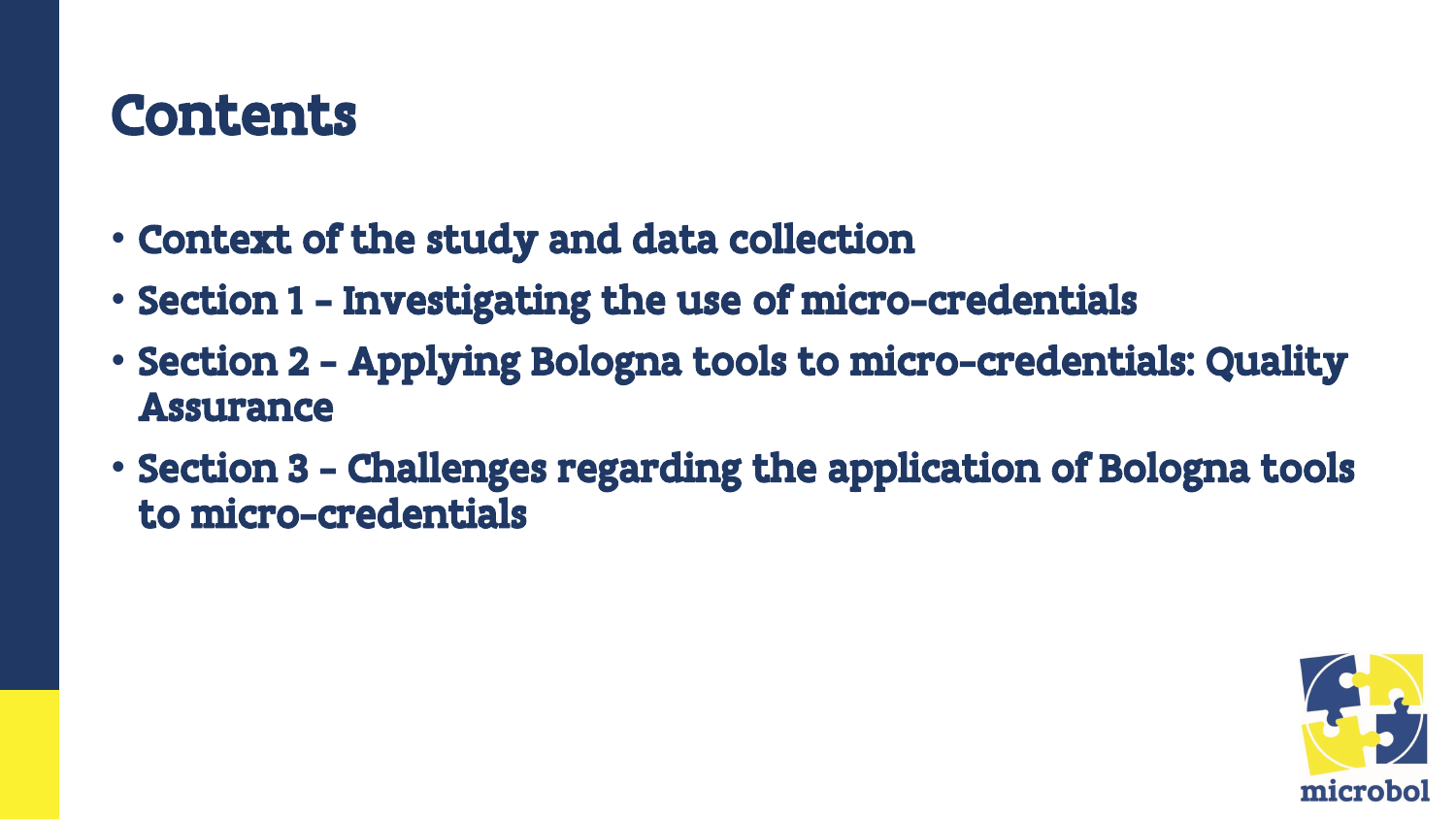### Context of the study and data collection

- Aim of the survey: gain a picture on the state-of-play on micro-credentials in different member states of the European Higher Education Area and encouraging national discussion
- Target: members of the BFUG as well as the nominated representatives in the MICROBOL working groups
- Respondents: 34 countries participated in the survey

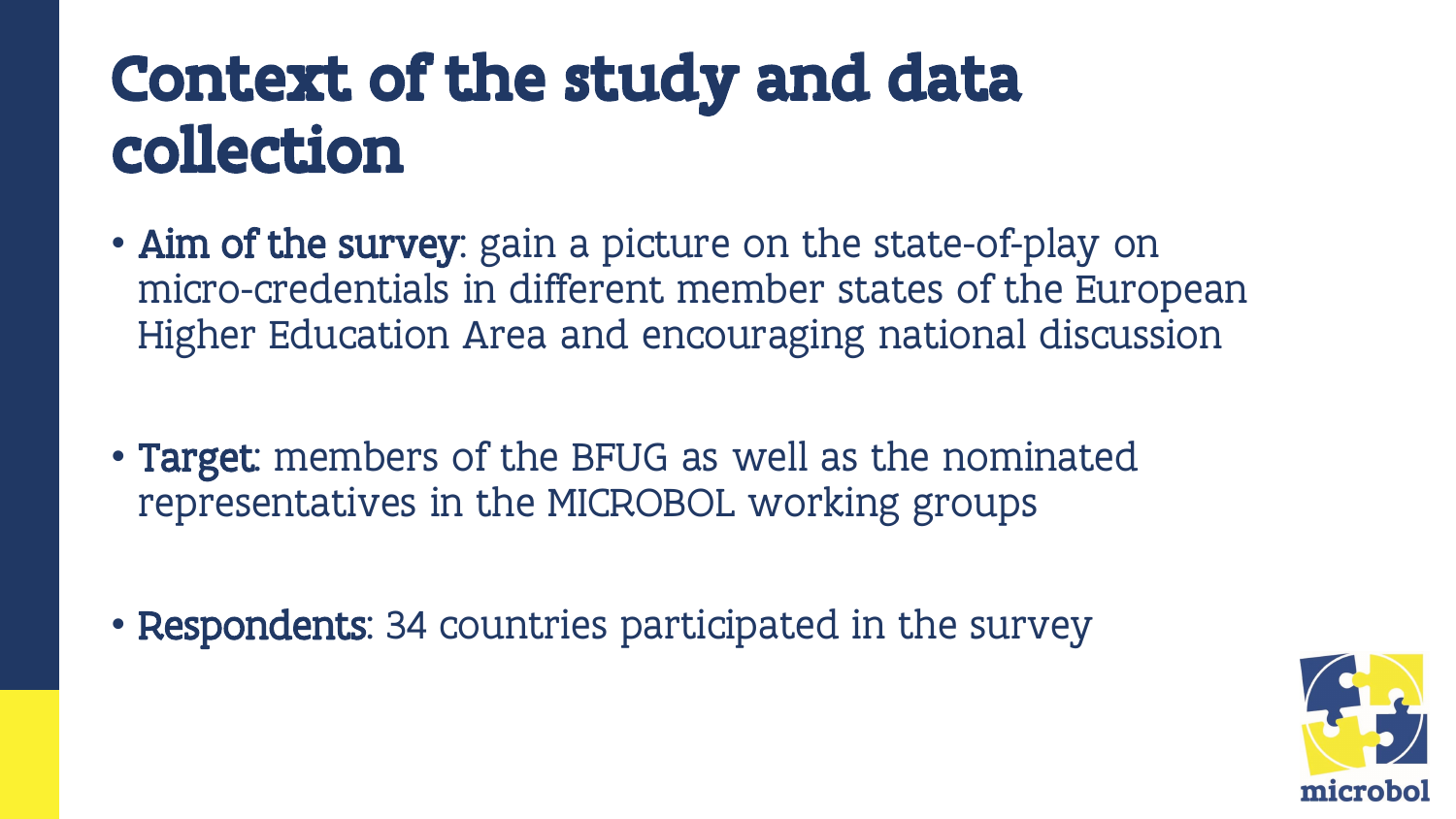## Section 1 Investigating the use of micro-credentials

- Overview of micro-credentials offered or being developed
- Regulation of micro-credentials at national level

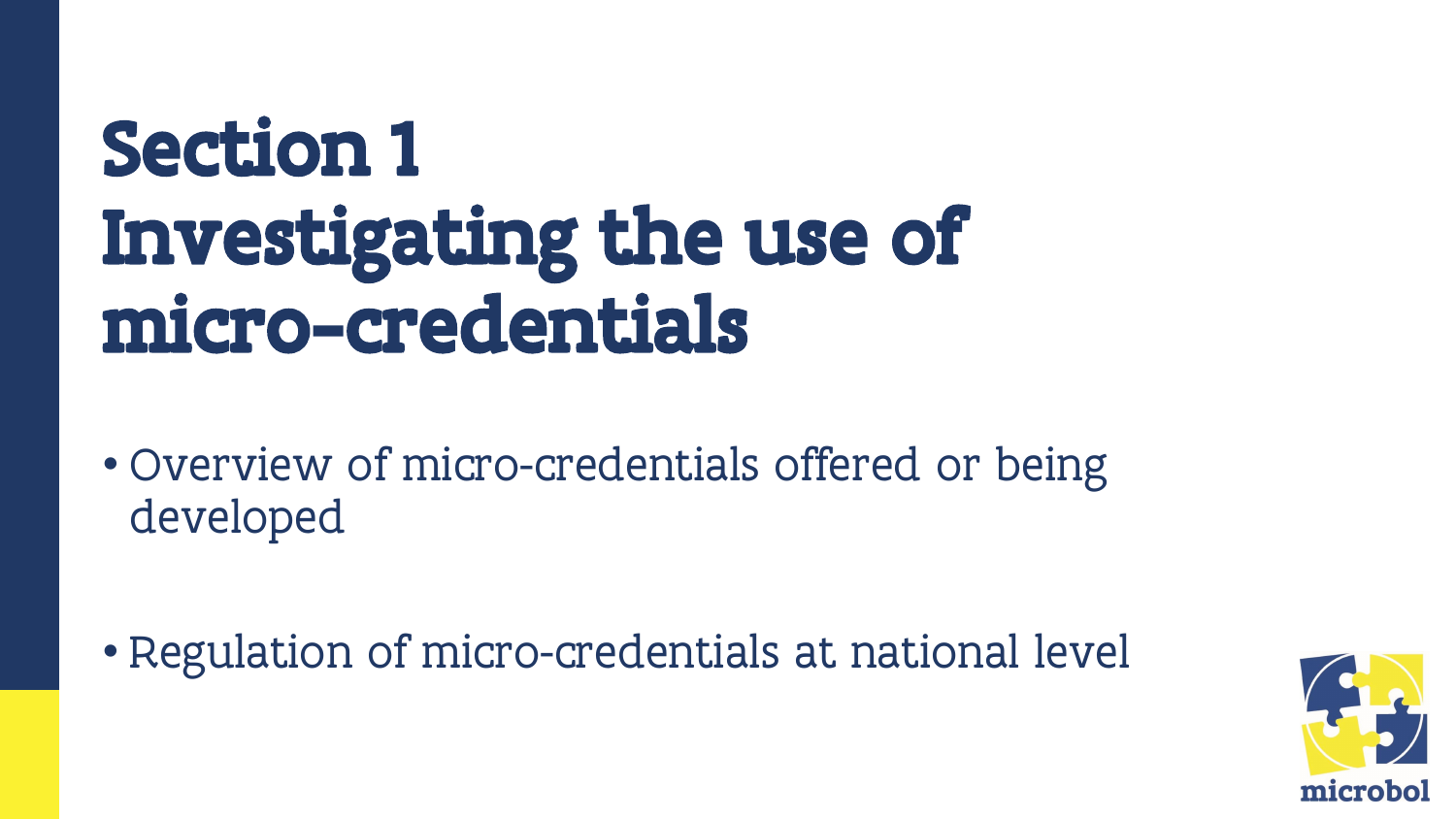### Countries that offer or are developing micro-credentials



- Offered: 21 countries
- Being developed: 3 countries
- Not offered/being developed: 8 countries

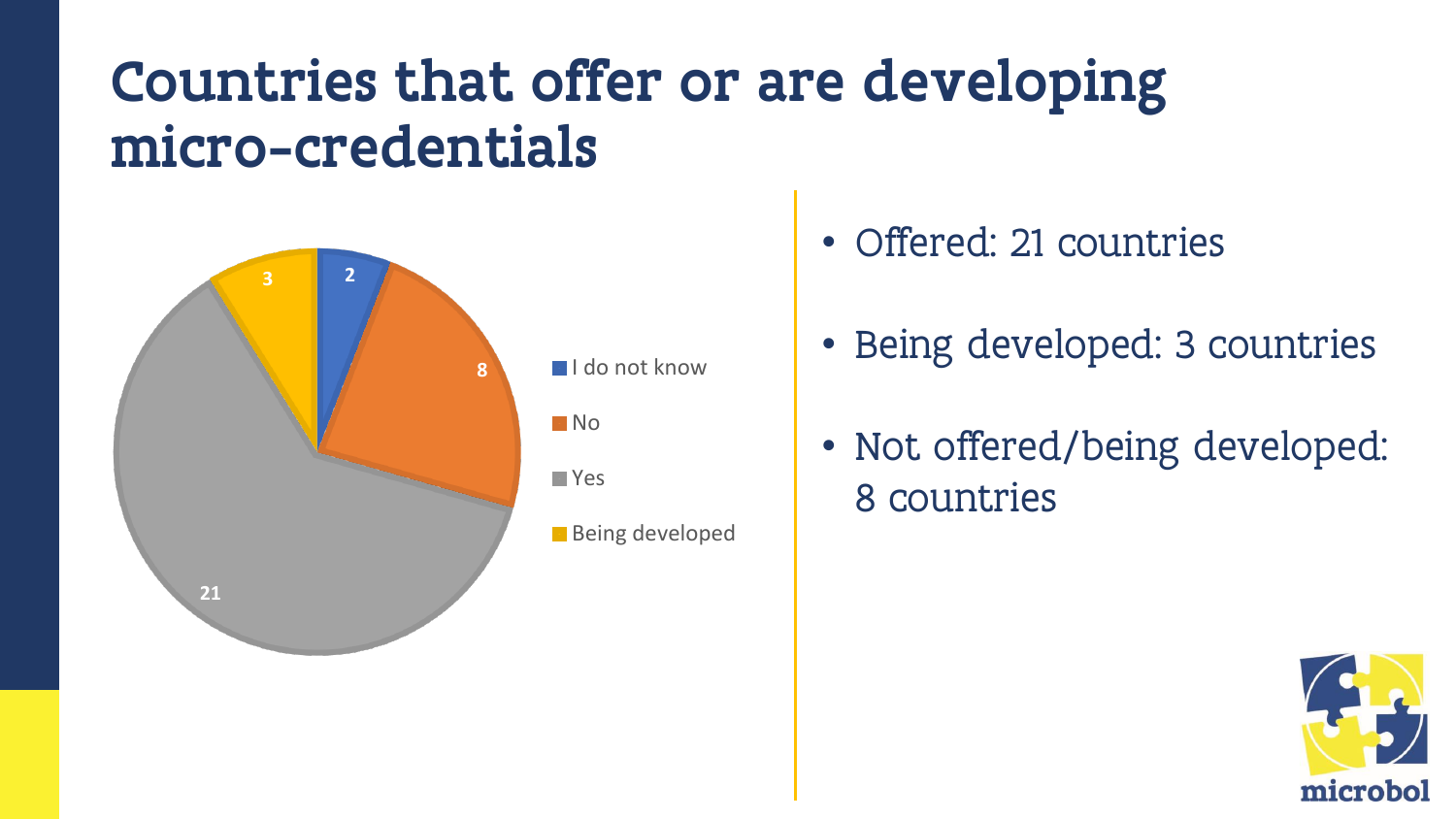### Examples of micro-credentials offered/recognised by HEIs

|                                                                    |                                  | <b>Supplementary</b>         | <b>Further adult</b>                                | Specialisa<br>courses                | <b>Single</b><br>courses<br>module | <b>Short</b><br>program<br>and<br>executive |
|--------------------------------------------------------------------|----------------------------------|------------------------------|-----------------------------------------------------|--------------------------------------|------------------------------------|---------------------------------------------|
|                                                                    | <b>MOOCS</b>                     | additional courses           | training                                            | short lifelong<br>programmes         | Informal<br><b>learning</b>        | <b>Exit</b><br>qualifica                    |
|                                                                    |                                  | <b>Supplemental</b><br>award | <b>Stackable modules</b>                            | Postgraduate<br>lifelong<br>learning | <b>Digital</b><br>credentials      |                                             |
| Modules/course units part<br>of degree programmes<br>(also online) | <b>Special purpose</b><br>awards | Postgraduate<br>education    | Modular units/<br>single courses<br>(micro-degrees) | Open studies                         | <b>Credit</b><br>certification     | Badg                                        |

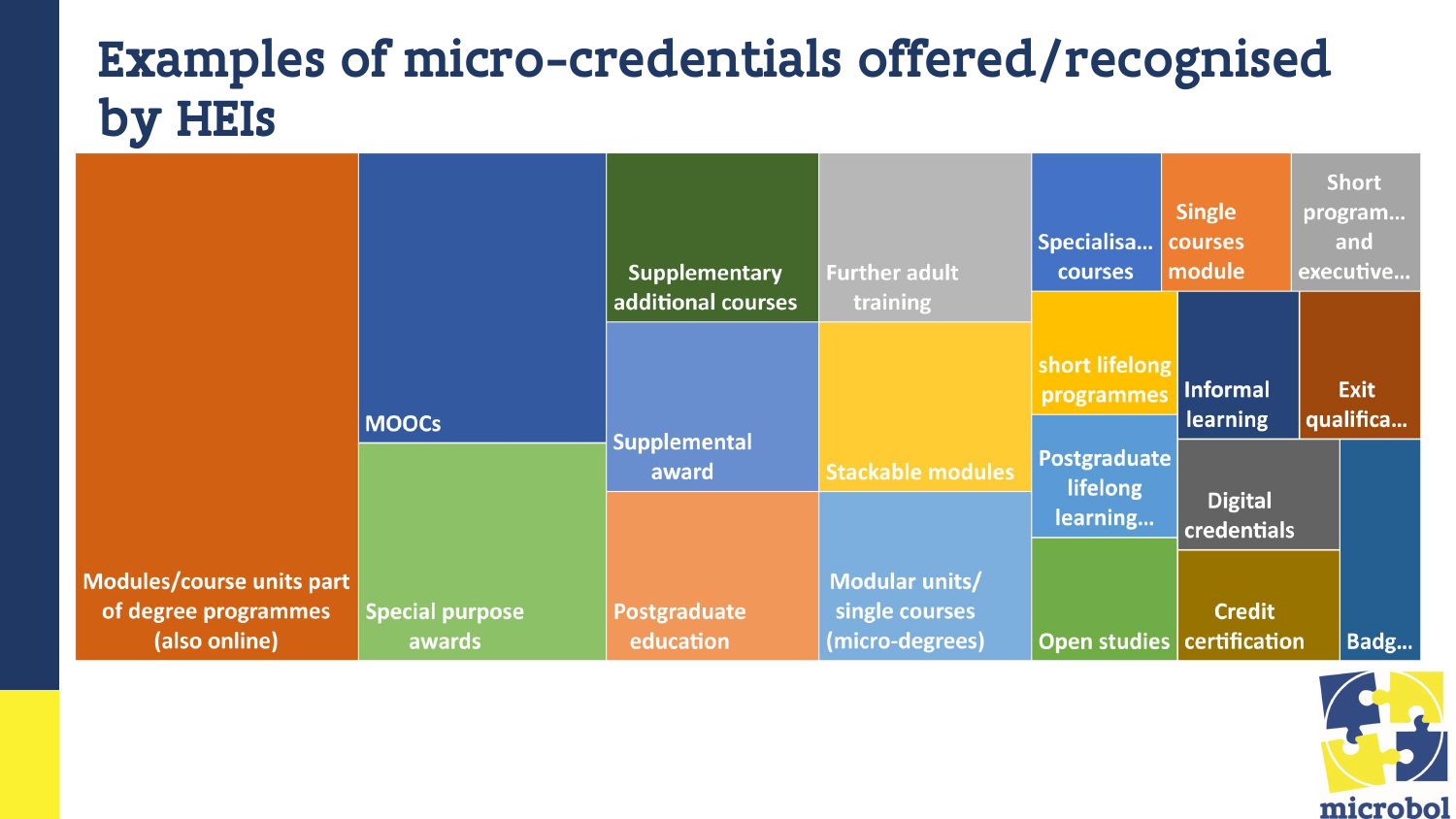### Official record or register of microcredentials and providers

No, we do not have a record/register of the microcredentials on offer

No, we do not have a record/register or register of providers

Yes, we have a record/register of (most of) the providers

Yes, we have a record/register of (most of) the (accredited) micro-credentials on offer

I do not know



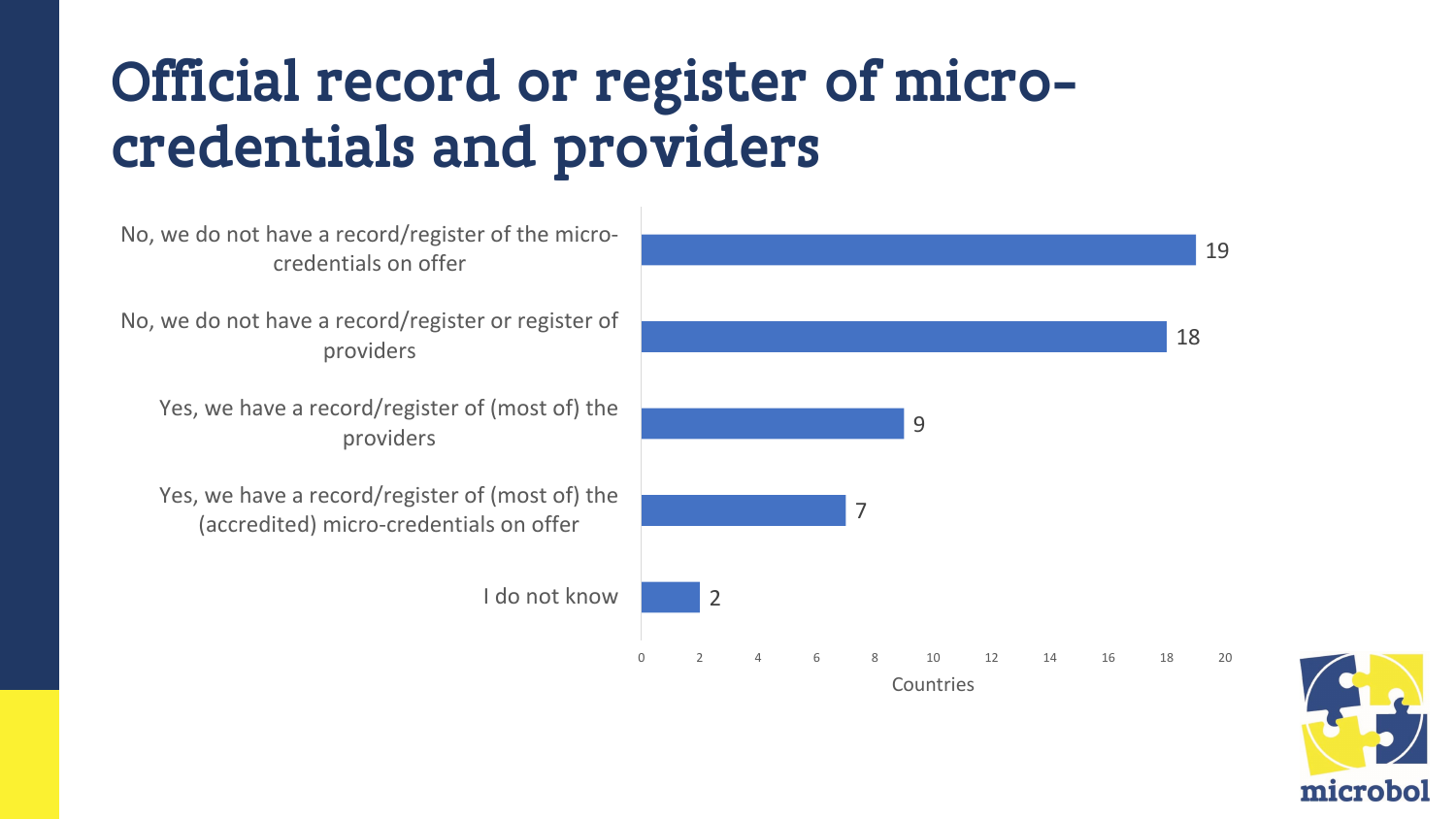### Regulation of micro-credentials at national level (I)



- No, but currently under discussion
- No, institutions should not offer such learning experiences **Other**
- Yes, and there are specific regulations
- Yes, but there are no specific regulations
- Regulated/allowed at national level: 22 countries
	- Specific regulations: 8
	- No specific regulations: 14
- Under discussion: 6 countries
- Institutions should not offer MCs: 1 country

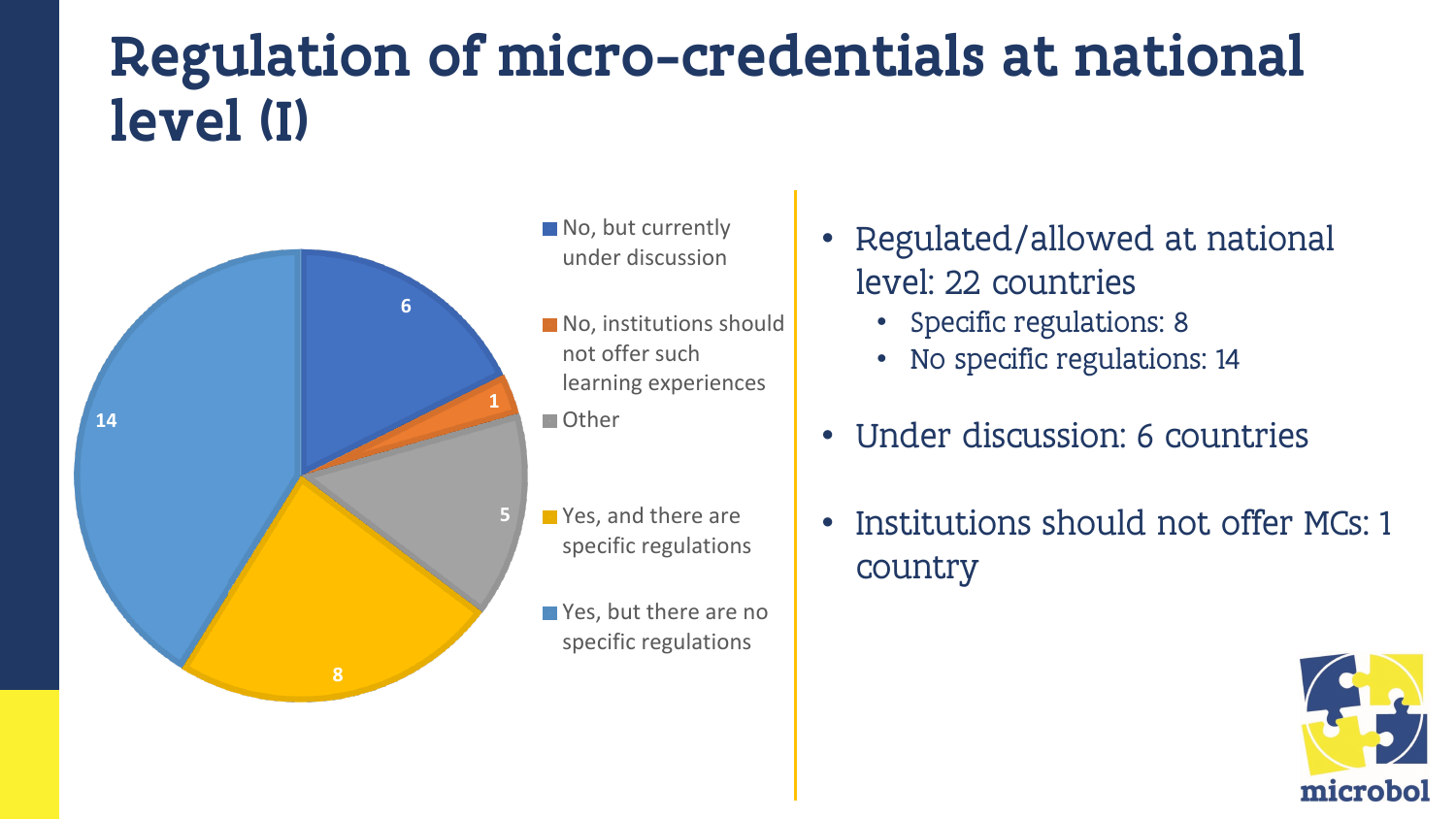### Regulation of micro-credentials at national level (II)

| <b>Answer</b>                             | <b>Details</b>                                                                                                                                                                                                                                                                                                                                                                                    |  |  |
|-------------------------------------------|---------------------------------------------------------------------------------------------------------------------------------------------------------------------------------------------------------------------------------------------------------------------------------------------------------------------------------------------------------------------------------------------------|--|--|
| <b>No specific</b><br>regulations         | Modular units/single courses within a study programme<br>Lifelong learning, further and adult education, general postgraduate education, continuing<br>$\bullet$<br>education, specialisation programmes<br>Recognition of prior learning (of non-formal learning)<br>Recognition of credits obtained in the framework of any credentials                                                         |  |  |
| <b>Specific regulations</b>               | Distinction between degree and award<br>Regulations on adult education and lifelong learning<br>Elements that can correspond to MC<br>A course unit within the framework of adult higher education<br>A course unit followed in single modules delivered by higher education institutions<br>• "Continuing Education" programmes<br>Regulations on recognition of extra-curricular prior learning |  |  |
| <b>Countries should</b><br>not provide MC | MC should be incorporated into legislation on lifelong learning and integrated into regulation<br>on Quality Assurance in Higher Education                                                                                                                                                                                                                                                        |  |  |
| <b>Other</b>                              | No provisions in the field<br>Lifelong learning provision                                                                                                                                                                                                                                                                                                                                         |  |  |

microbo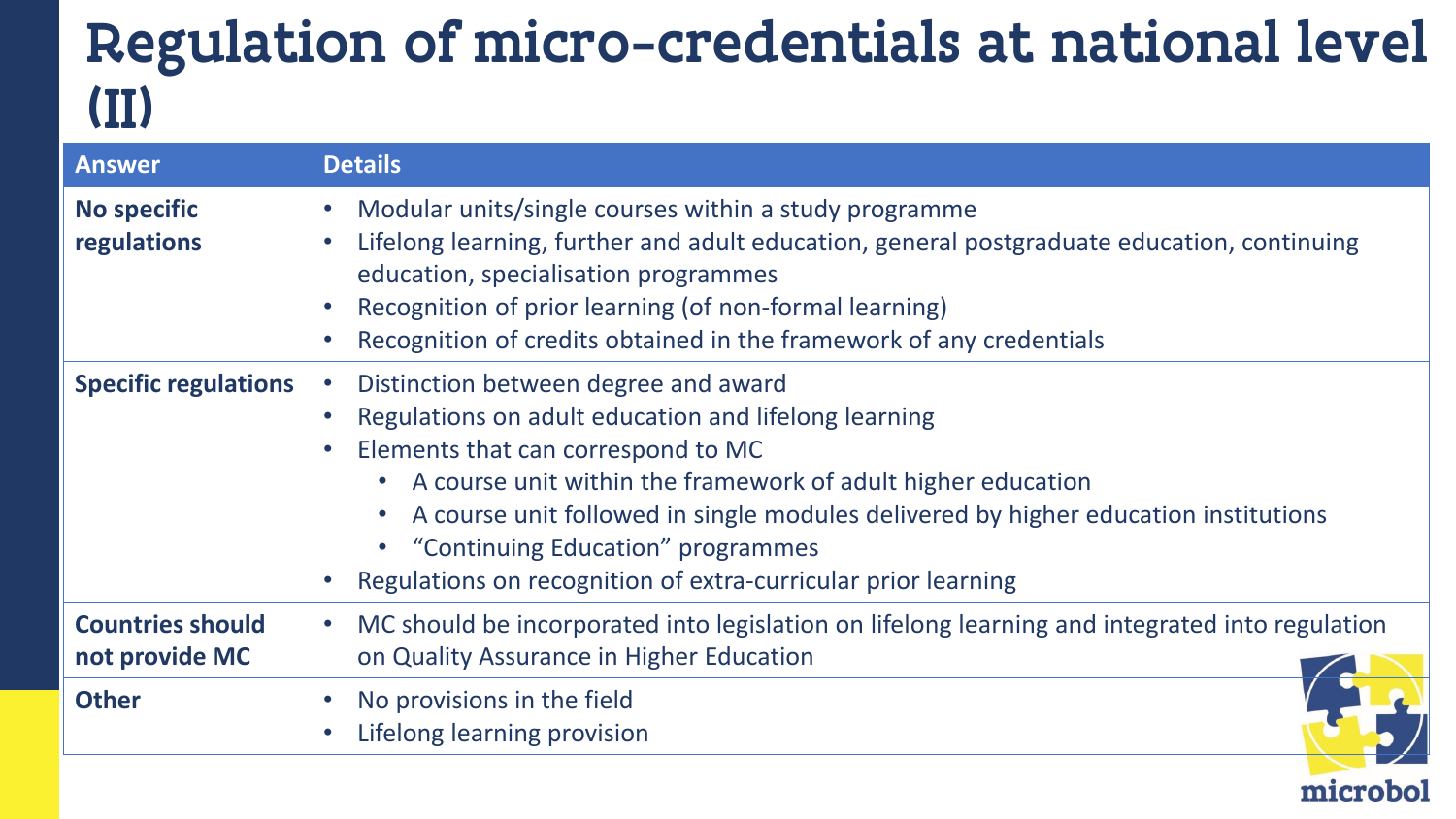### Cross analysis: micro-credentials offered/being developed and national legislation



- 21 countries offering MC
	- 11 Regulated at national level
	- 7 Specific regulations
	- 3 Under discussion
- 8 countries NOT offering MC
	- 3 Under discussion
	- 2 Regulated at national level
	- 1 Specific regulations
	- 1 Institutions should not offer MC
	- 1 Other

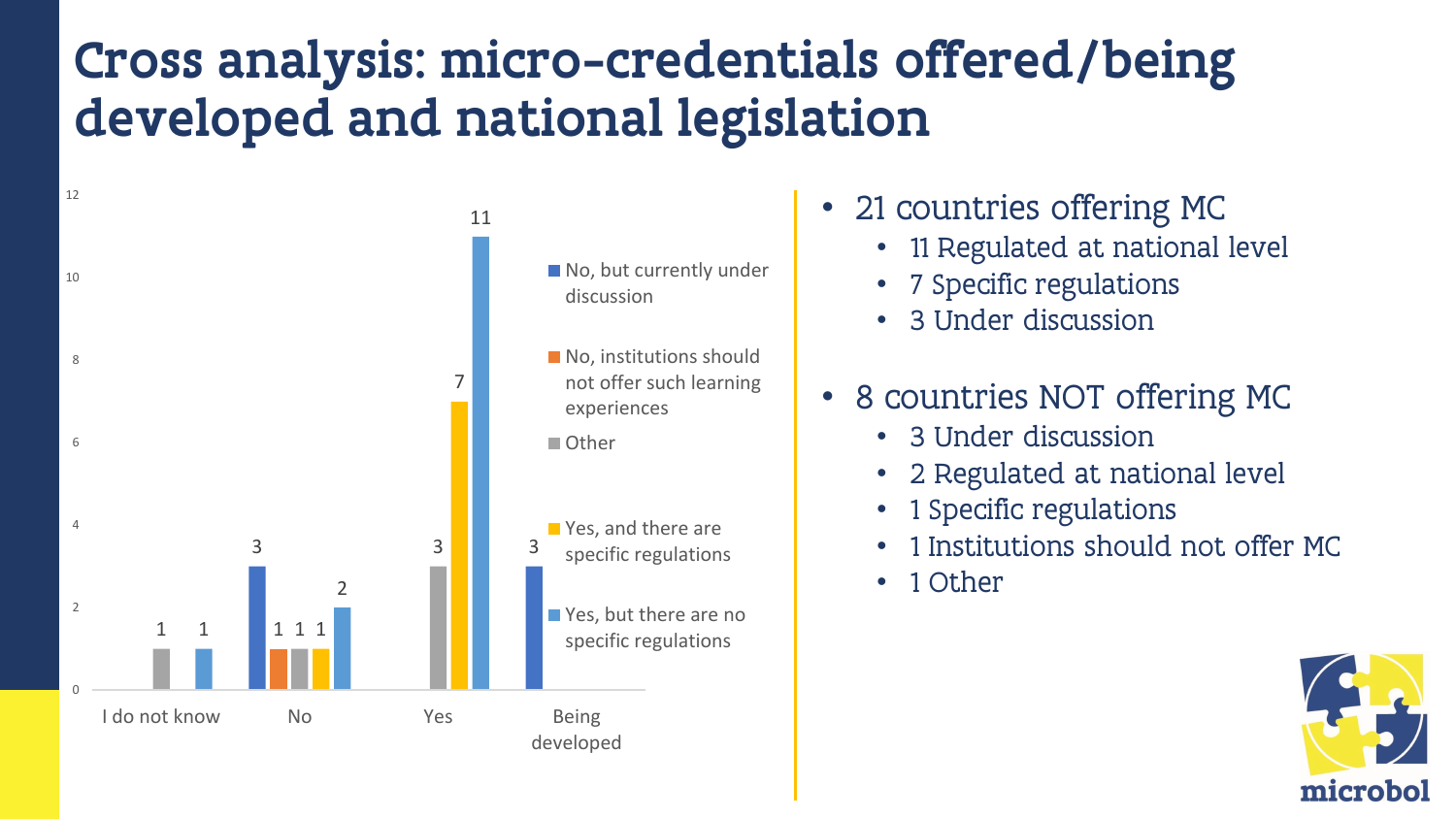### Cross analysis: regulation of micro-credentials and satisfaction with the current uptake



- Countries having regulations:
	- most of them appreciate the increasing national interest and action
	- 2 very satisfied
	- 4 little interest
	- 2 not a national priority
- Countries in which regulation is under discussion
	- most of them appreciate the increasing

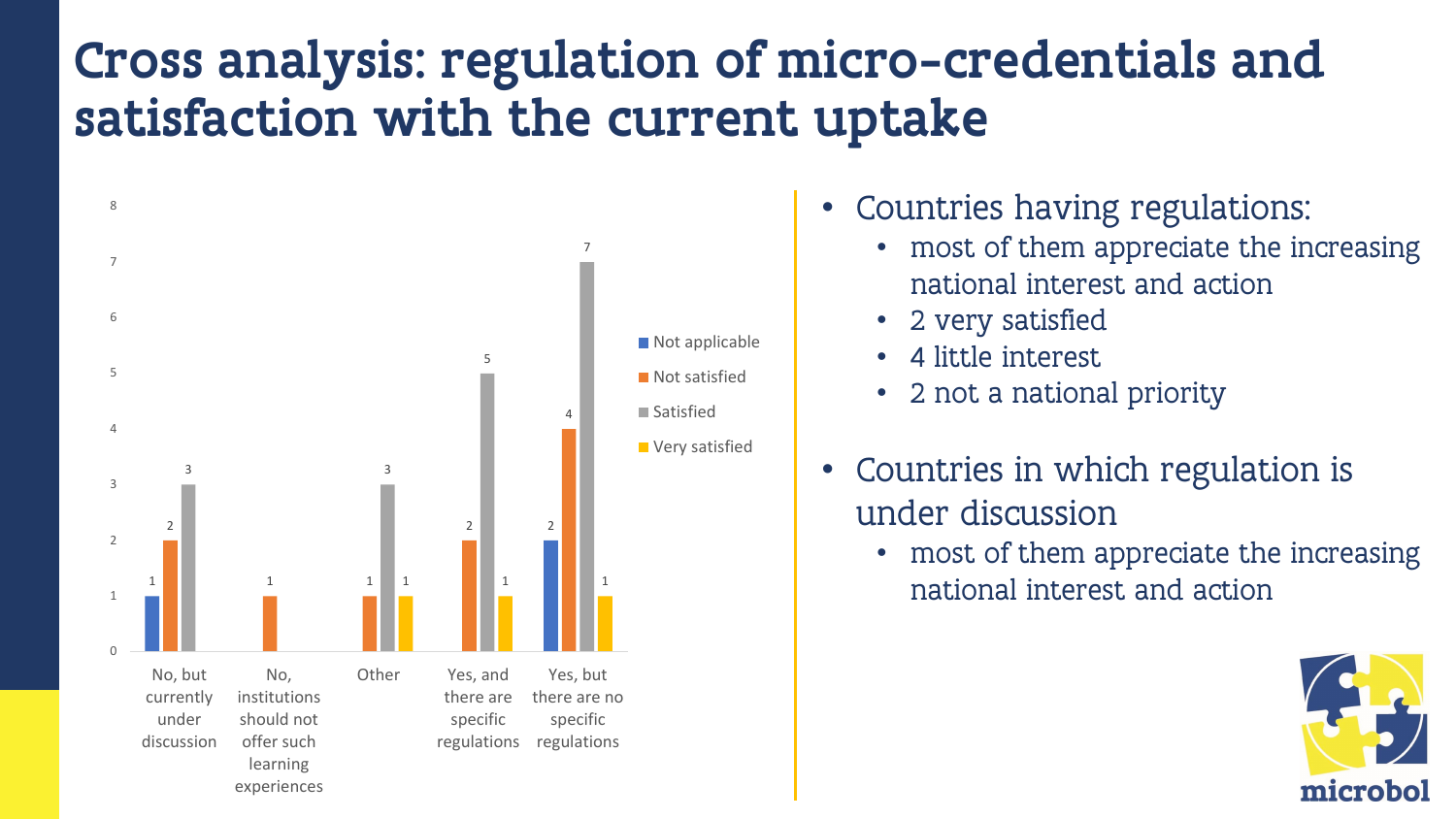## Section 2 Applying Bologna tools to micro-credentials

• Quality Assurance

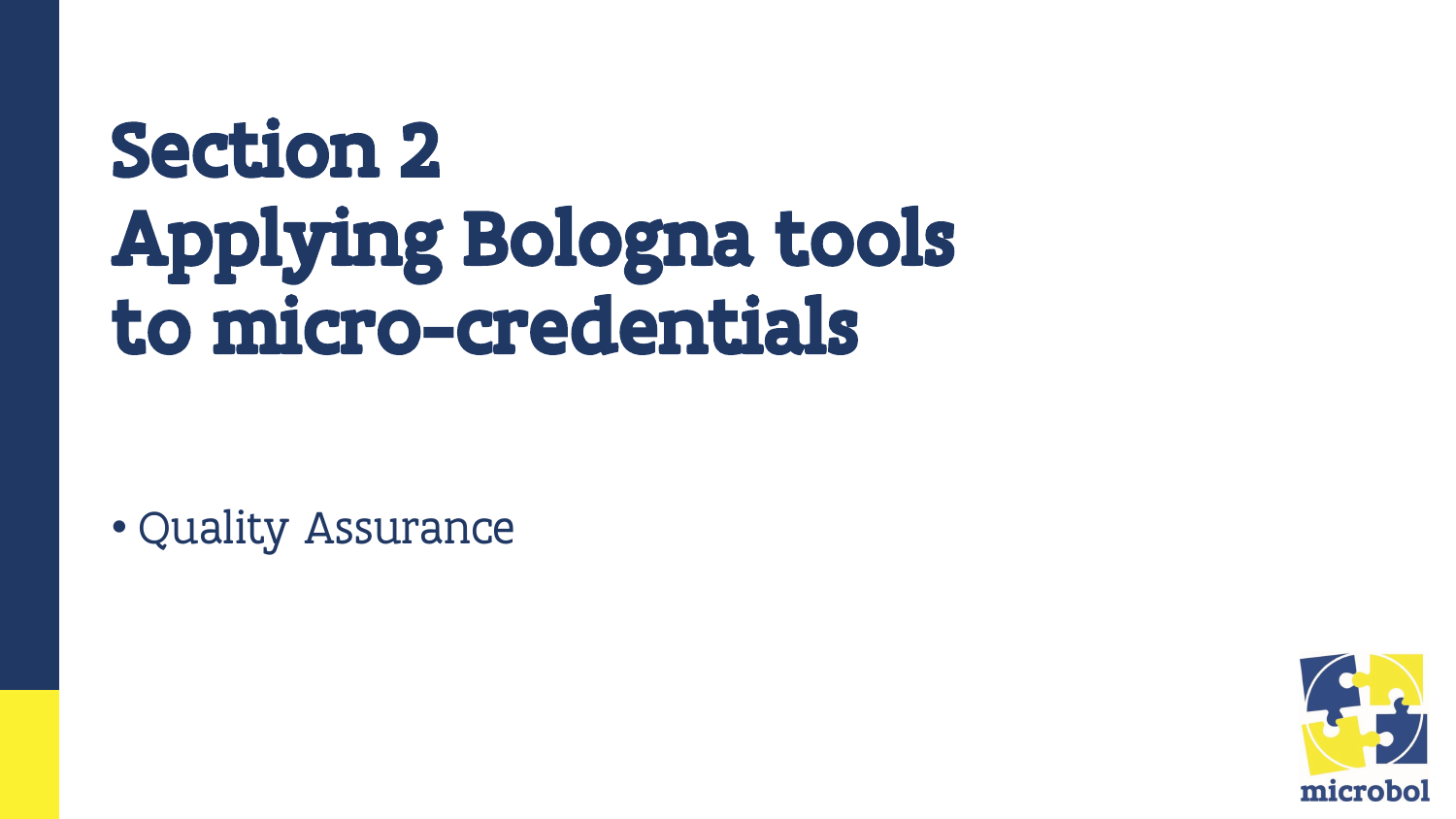### External quality assurance systems



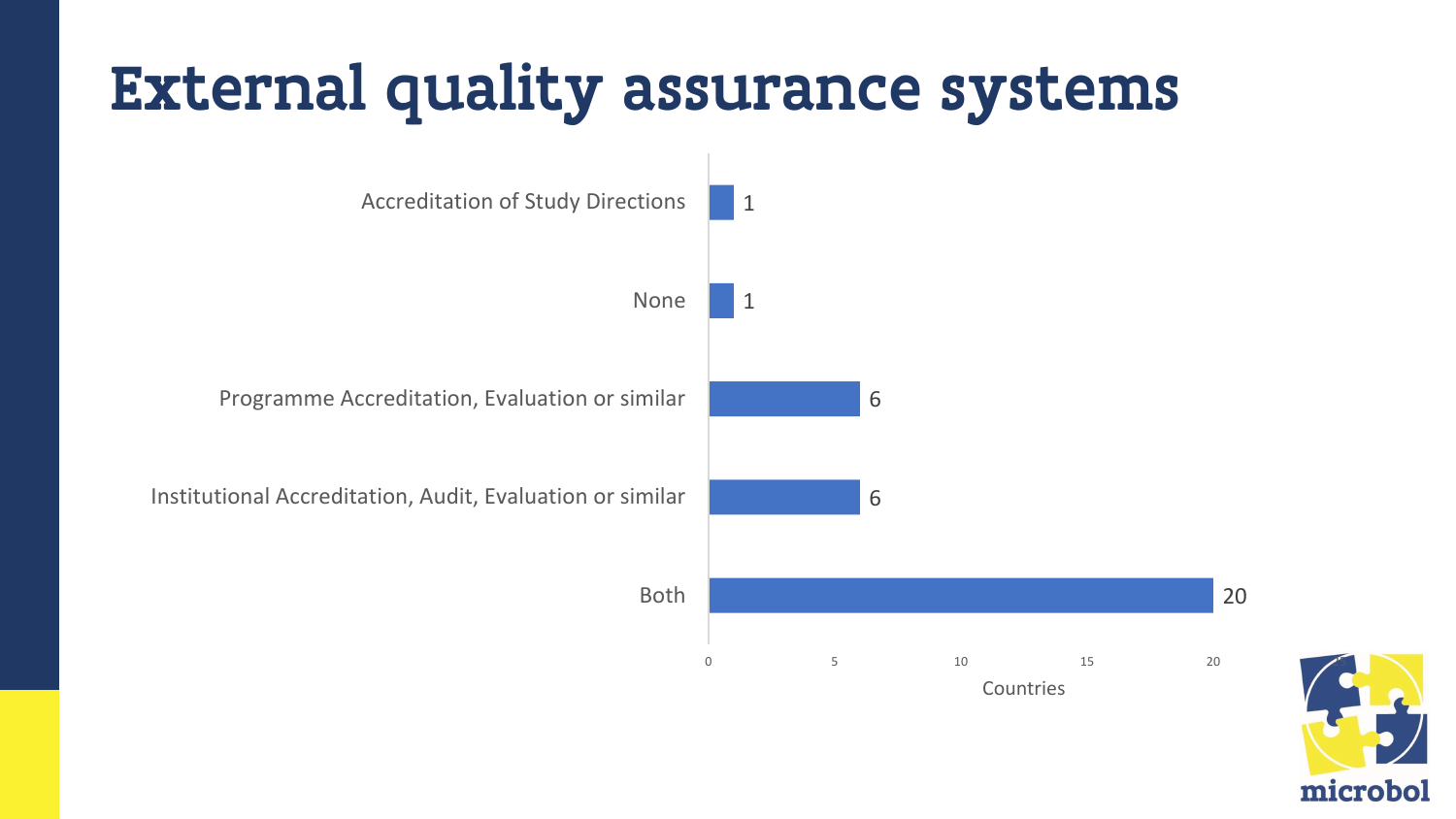### Micro-credentials included in the national QA

15 14 3 2 No, they are not referred to explicitly, but implicitly fall under the same QA system No, they are not referred and are not included in any QA system **Other** Yes, they are explicitly mentioned in the QA system 0 2 4 6 8 10 12 14 16

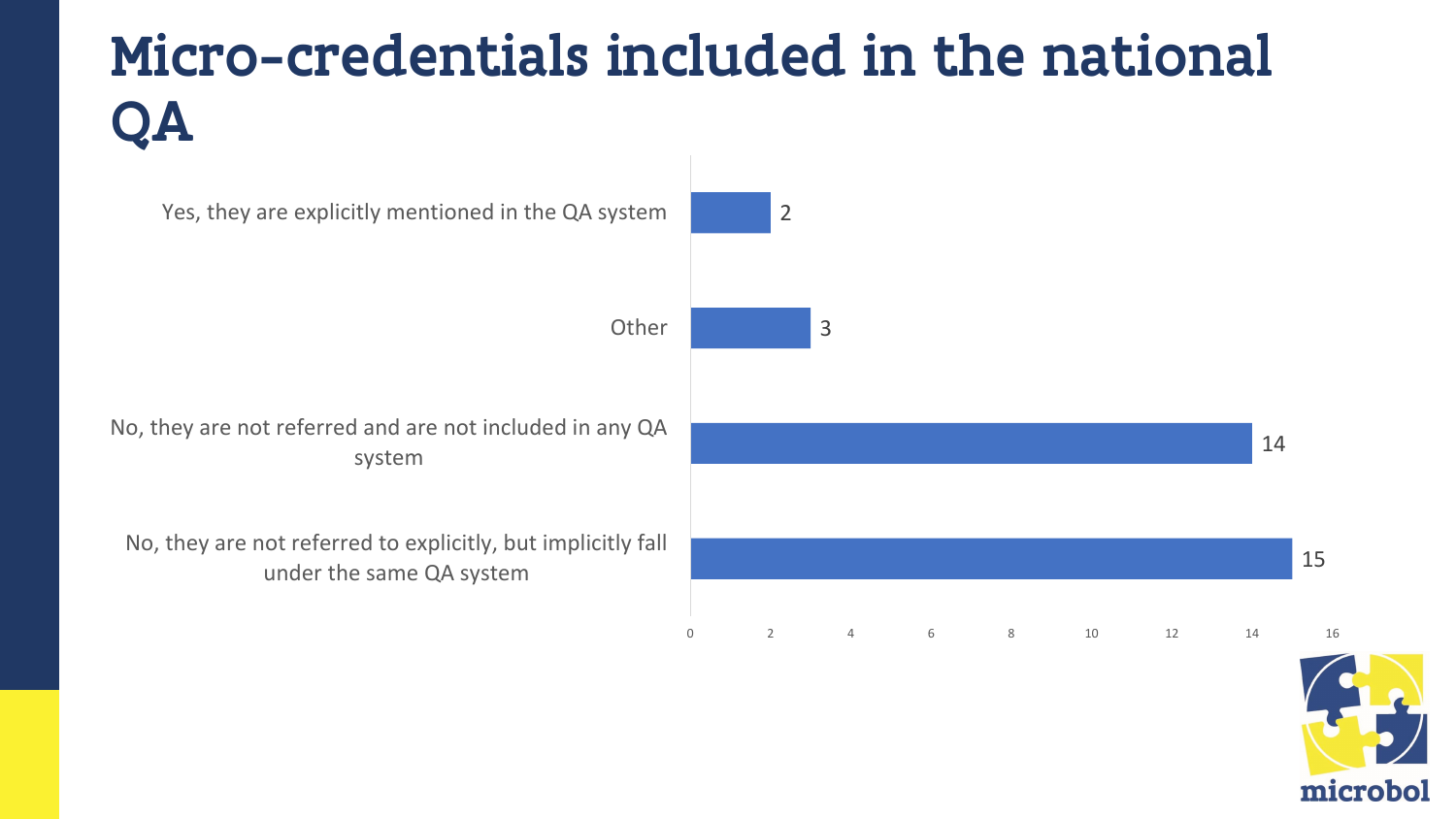### Sources of information on the QA status of the awarded credential



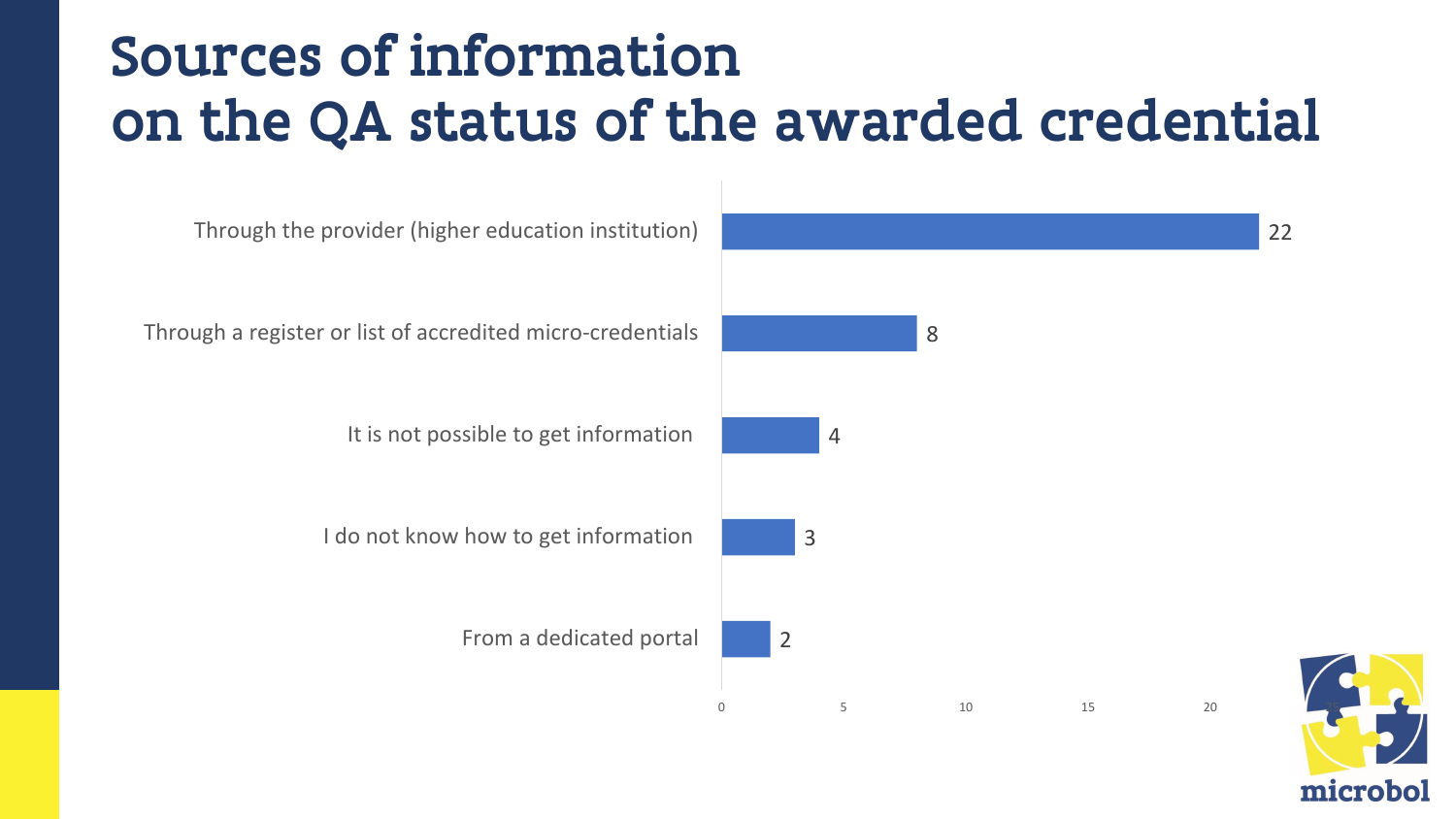### Other policies and/or practices related to the quality assurance of MCs



- Not implemented: 30 countries
- **Implemented**: 2 countries
	- VET subject to quality control
	- Specific regulations on the accreditation of lifelong learning programme

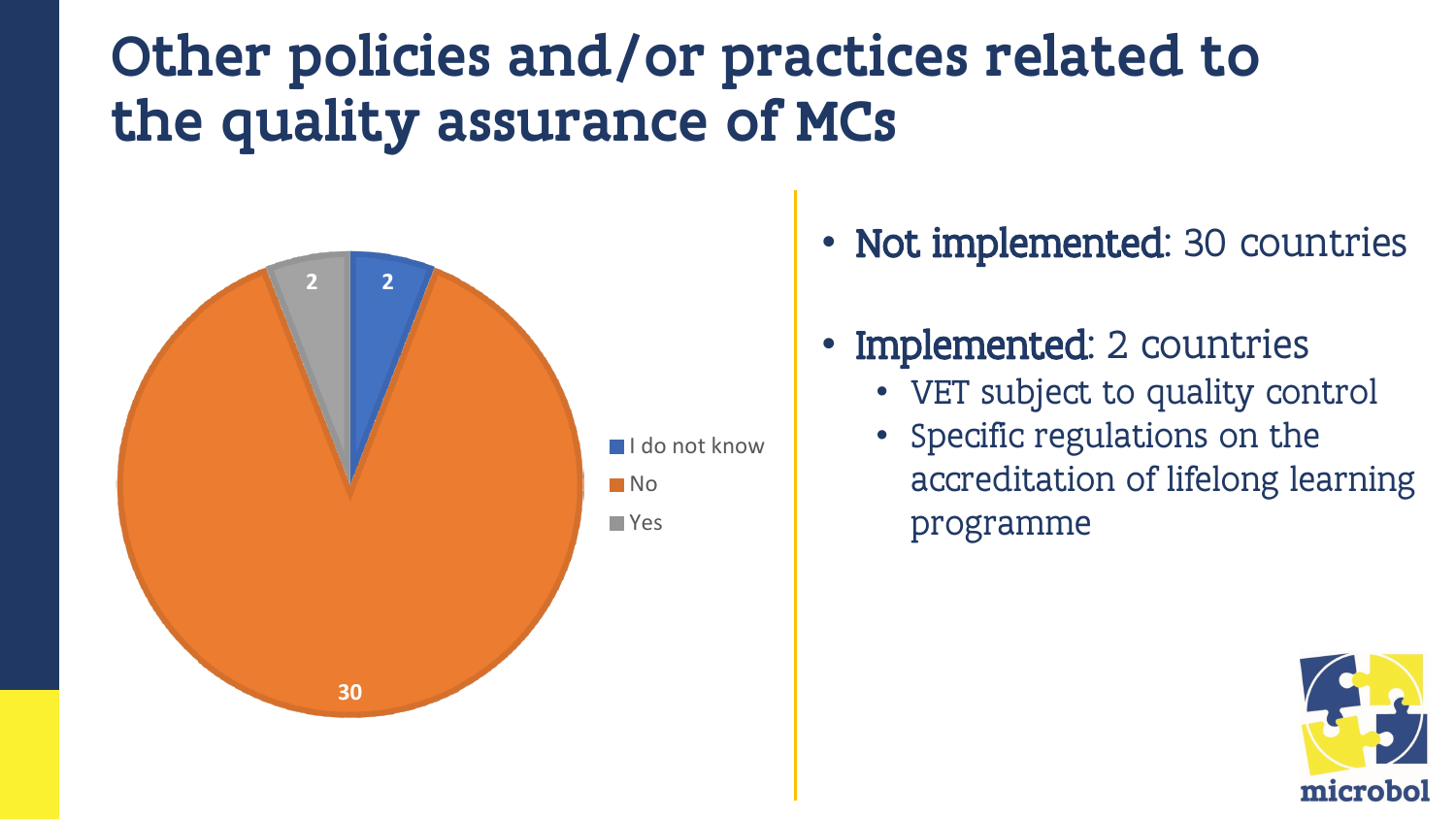### Type of support required



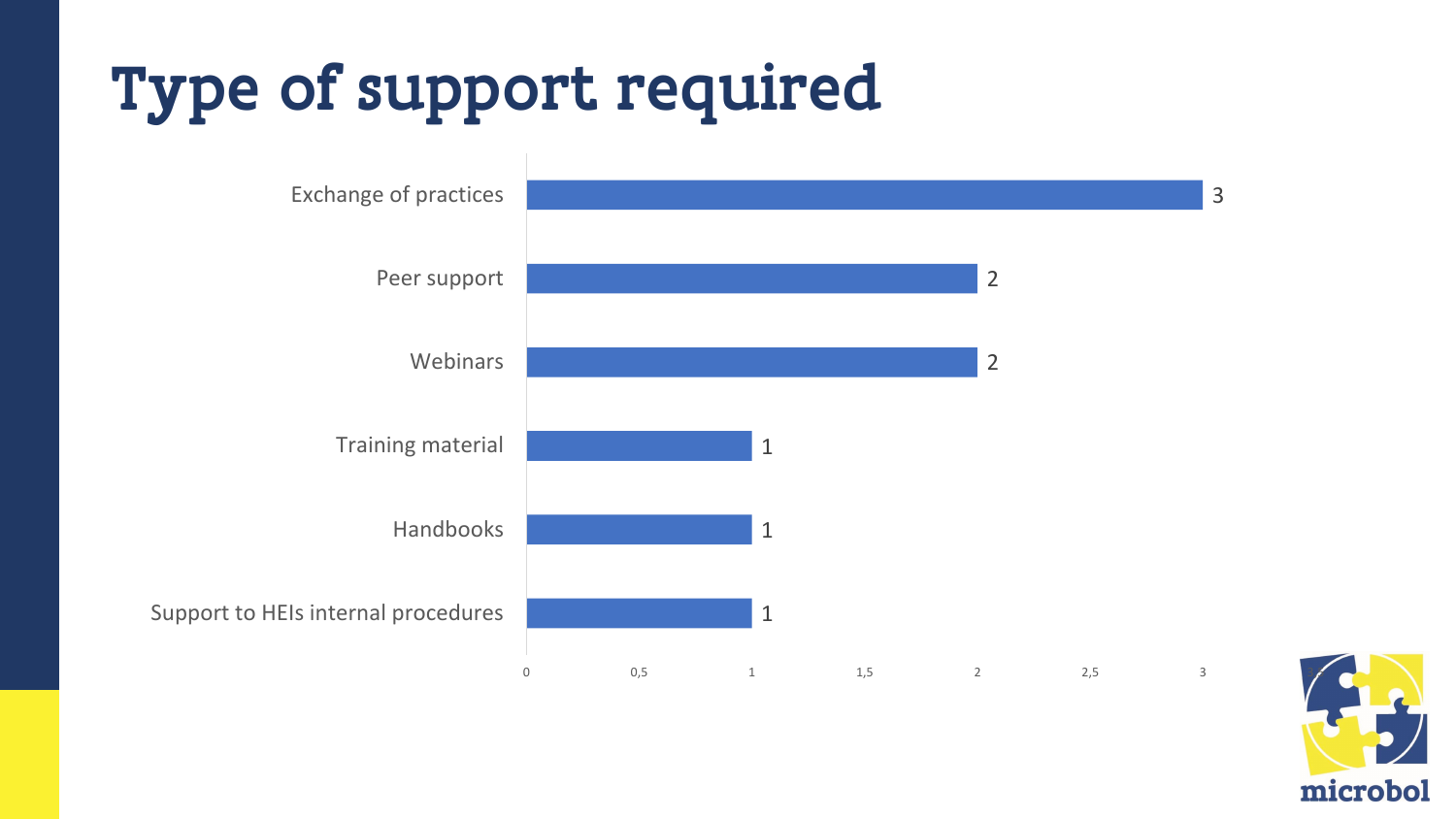### Section 3 Challenges regarding the application of Bologna tools to micro-credentials

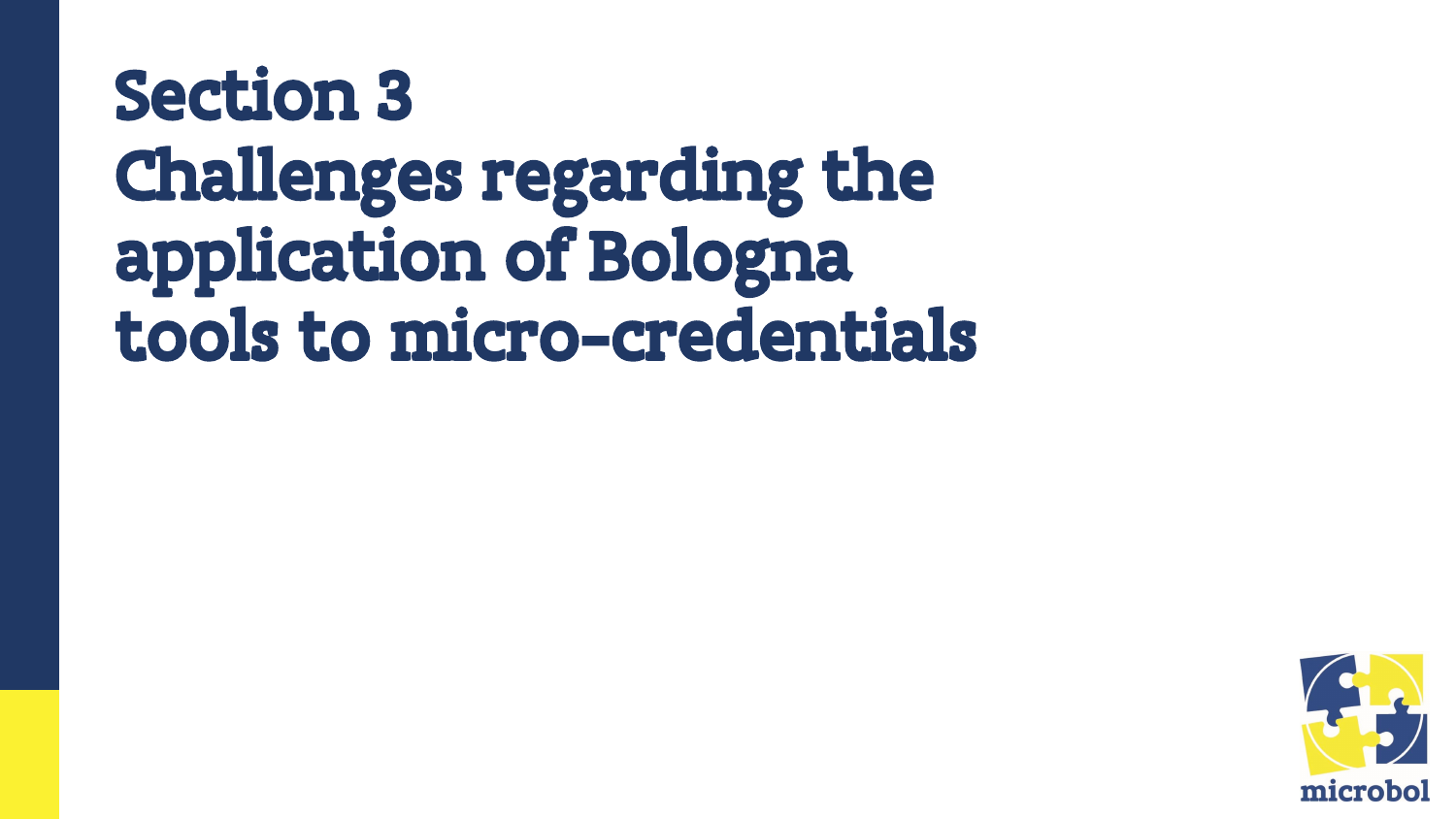### Biggest challenges to apply Bologna Key Commitments to microcredentials



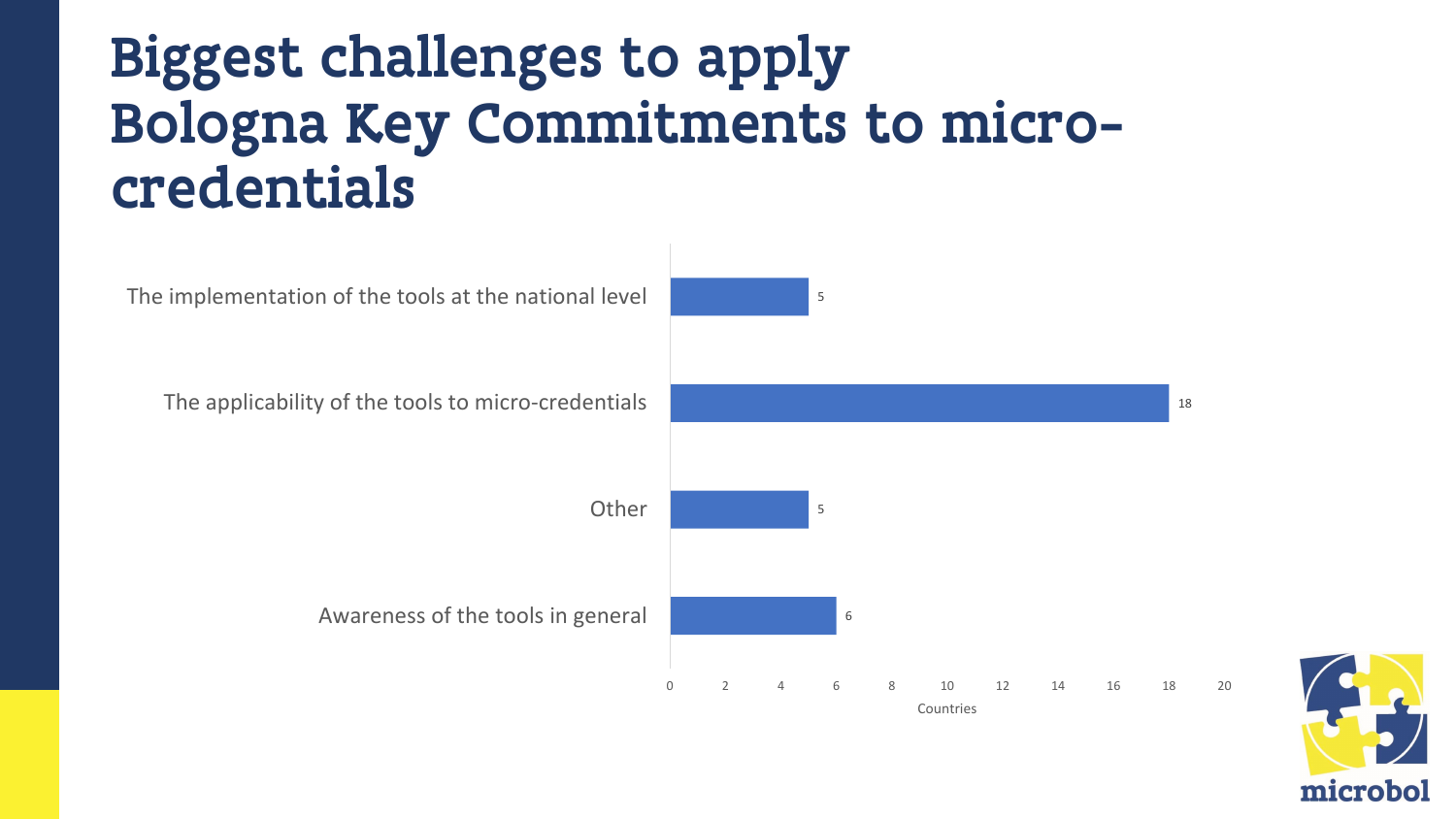### Points raised

- Need for common understanding and terminology;
- Tools should apply first and foremost to the full degrees, and then may be applied to micro-credentials;
- Key challenge: the adoption of the Common Framework;
- MCs already offered by a broad range of non formal providers without the use of Bologna tools (ECTS, NFQ, QA, etc.) and employers/individuals appear to accept these. Challenge in moving from this situation to a more "regulated" environment;
- Challenge not lie in the tools but rather in the cooperation to be developed between the different providers of education, vocational training and enterprises;
- Quality assurance in HE focused on the quality of courses ≠ criteria used for qualifications made of a set of competences and skills;
- Quality of MCs is a task of the internal quality management system: external quality assurance procedures (such as programme-related accreditations, etc.) are neither appropriate nor manageable in terms of resources with regard to short university formats?